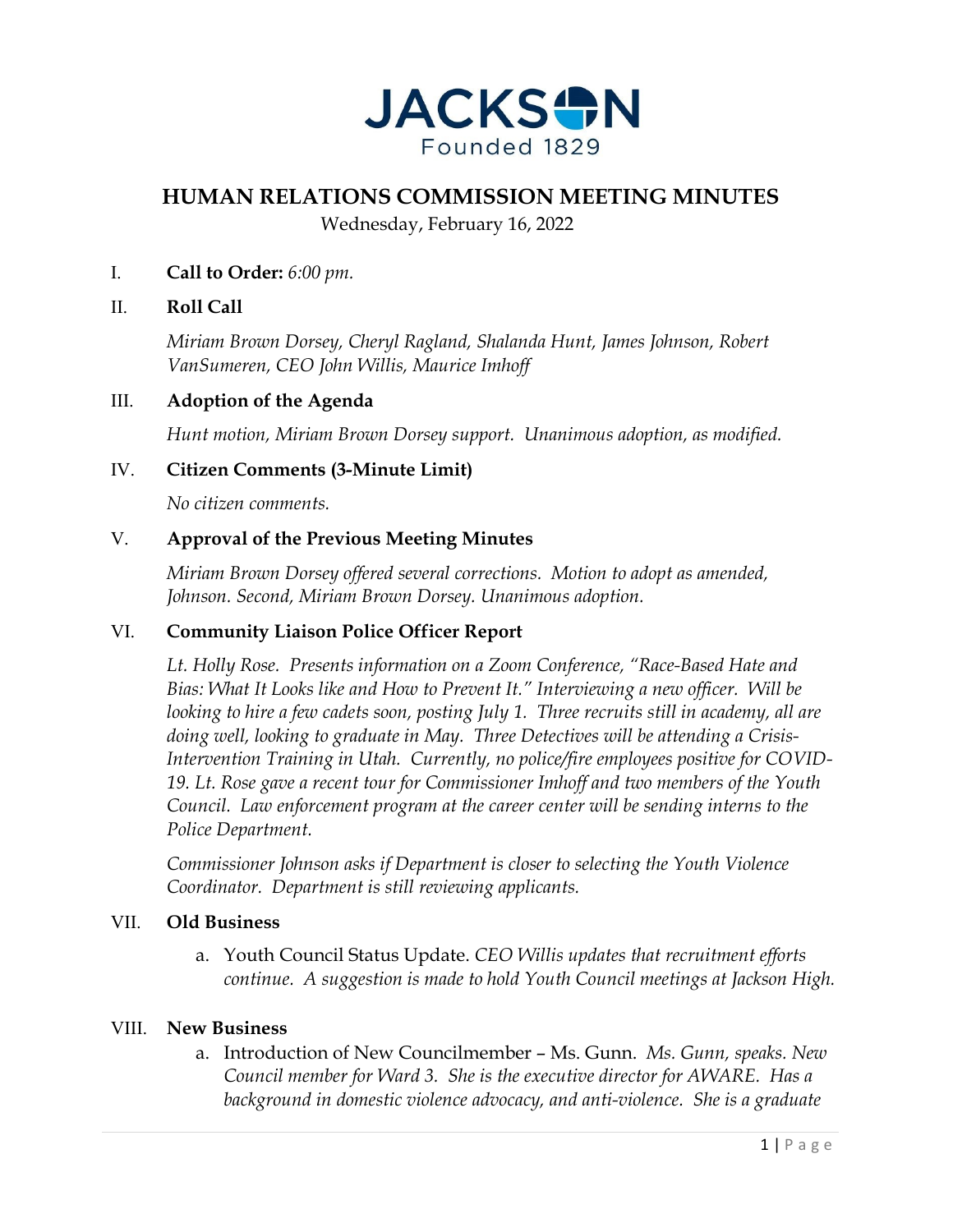*of Jackson High, and MSU. Is committed to the community; has lived in her house for ten years.* 

1.Move March HRC meeting. *The State of the City is on the same date of our next HRC meeting, March 16, 2022. Motion to move meeting to March 23, Johnson. Second, VanSumeren. Unanimously adopted. Resolved: Next HRC meeting at King Center, March 23, 2022. We'll need to see if the Kind Center is available.* 

## b. Form Committee Assignments and Elect Chair

- 1. DEI Sub-Committee. *Need to draft DEI Statement, and hire the DEI consultants. Discussion, proposed by Ragland… consider only moving on this sub-committee. Proposal, create the sub-committee. Three tasks: 1. Draft DEI statement. 2. Hire DEI consultants. (ERACE, GARE, Jackson Nonprofit Support Center) 3. Have the assessment performed/completed)*
- 2. Affordable Housing Equality. *Goal: to collaborate with the City of Jackson Affordable Housing Commission. TBD*
- 3. Community Educational Outreach and Strategic Partnerships. *Chair Ragland observes, this goal could fall within two committees. Which should we choose? The commission has decided that this goal will fall within the purview of the Public Relations/Communications Committee.*
- 4. Public Events
- 5. Standing Committees. *Discussion.*

*Nominating Committee. Miriam Brown Dorsey, Hunt, Johnson (Chair). Project Development Committee. Ragland (Chair), Johnson, Imhoff. Policy and Complaint Committee. VanSumeren (Chair), Dorsey, Imhoff. Hunt.* 

*Three tasks: 1. Draft DEI statement. 2. Hire DEI consultants. (ERACE, GARE, Jackson Nonprofit Support Center) 3. Have the assessment performed/completed).*

*Public Relations/Communications Committee. Imhoff, Ragland (Chair). Miriam Brown Dorsey.* 

*Public Event Chairs: Juneteenth: Miriam Brown Dorsey. Harold White: TBD.* 

c. Review HRC Budget Request. *Proposal: Request \$10,000.00 from City Council. Motion to request \$10k, Johnson. Second, VanSumeren. Unanimous passage.*